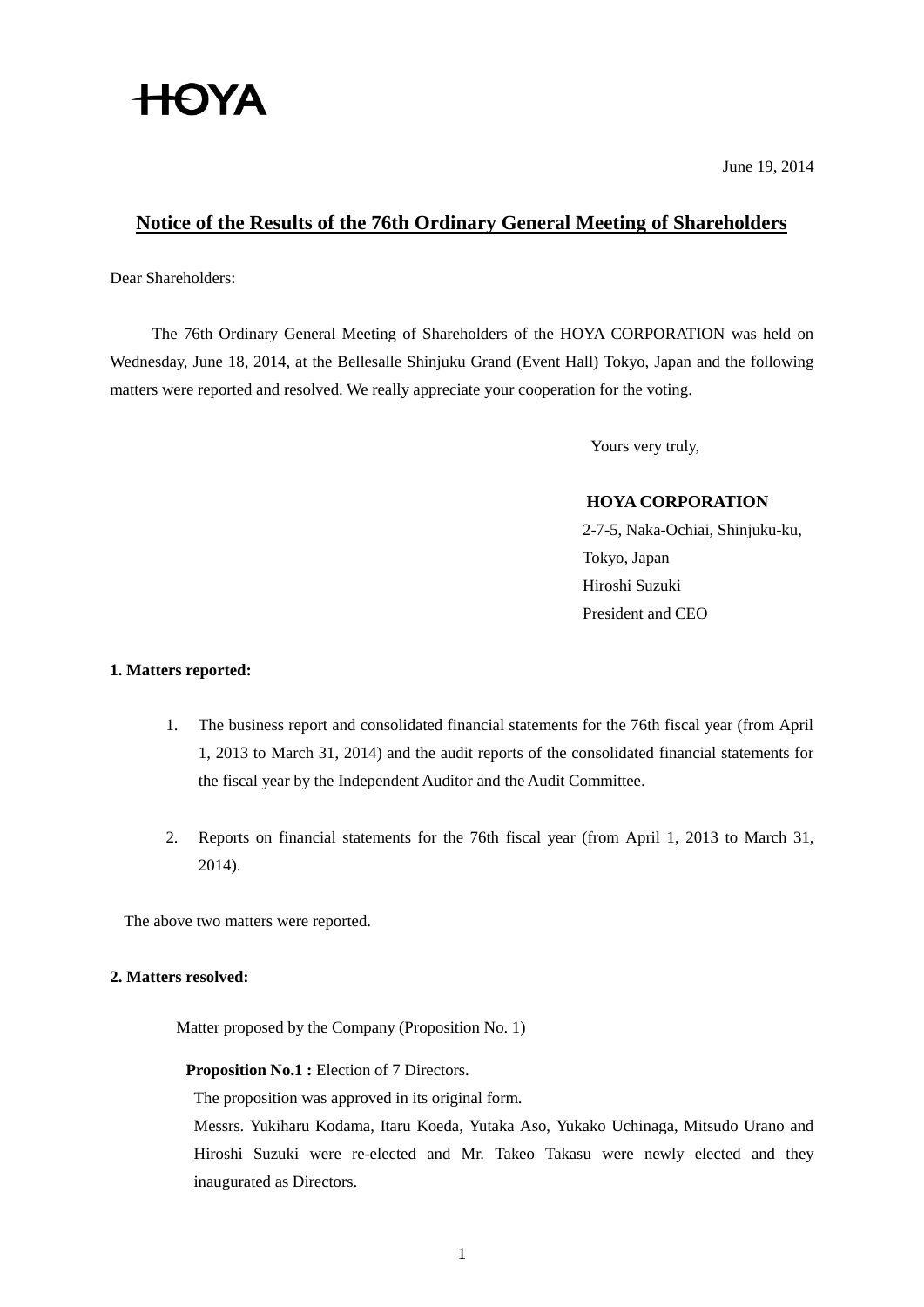Matters proposed by shareholders (Propositions No. 2 to No. 18)

**Proposition No. 2:** Election of Directors

- **Proposition No. 3** Partial amendment to the Articles of Incorporation (Regulation on treatment of submitted voting form left blank)
- **Proposition No. 4:** Partial amendment to the Articles of Incorporation (Individual disclosure of remunerations)
- **Proposition No. 5:** Partial amendment to the Articles of Incorporation
	- (Separation of roles of Chairman of the Board of Directors and CEO)

**Proposition No. 6:** Not to reappoint the accounting auditor

**Proposition No. 7:** Partial amendment to the Articles of Incorporation (Disclosure of Director term limit)

- **Proposition No. 8:** Partial amendment to the Articles of Incorporation (Disclosure of Director age limit)
- **Proposition No. 9:** Partial amendment to the Articles of Incorporation (Disclosure of Director training)

**Proposition No. 10:** Partial amendment to the Articles of Incorporation (Disclosure of hereditary succession of Representative Executive Officer and CEO)

- **Proposition No. 11:** Partial amendment to the Articles of Incorporation (Stipulation regarding opposing proposals and amendment proposals)
- **Proposition No. 12:** Partial amendment to the Articles of Incorporation (Stipulation regarding the length of time for explaining a shareholder proposal)
- **Proposition No. 13:** Partial amendment to the Articles of Incorporation (Stipulation regarding recommendatory proposals)
- **Proposition No. 14:** Partial amendment to the Articles of Incorporation (Establishment of a special committee regarding expansion into the ophthalmology-pharma business)
- **Proposition No. 15:** Partial amendment to the Articles of Incorporation (Establishment of a special committee regarding the loss in enterprise value accompanying the Pentax acquisition)
- **Proposition No. 16:** Partial amendment to the Articles of Incorporation (Establishment of Technology Management Committee)
- **Proposition No. 17:** Partial amendment to the Articles of Incorporation (Disclosure related to say-on-pay)
- **Proposition No. 18:** Partial amendment to the Articles of Incorporation (Prohibition of drafting false transcripts of proceedings of General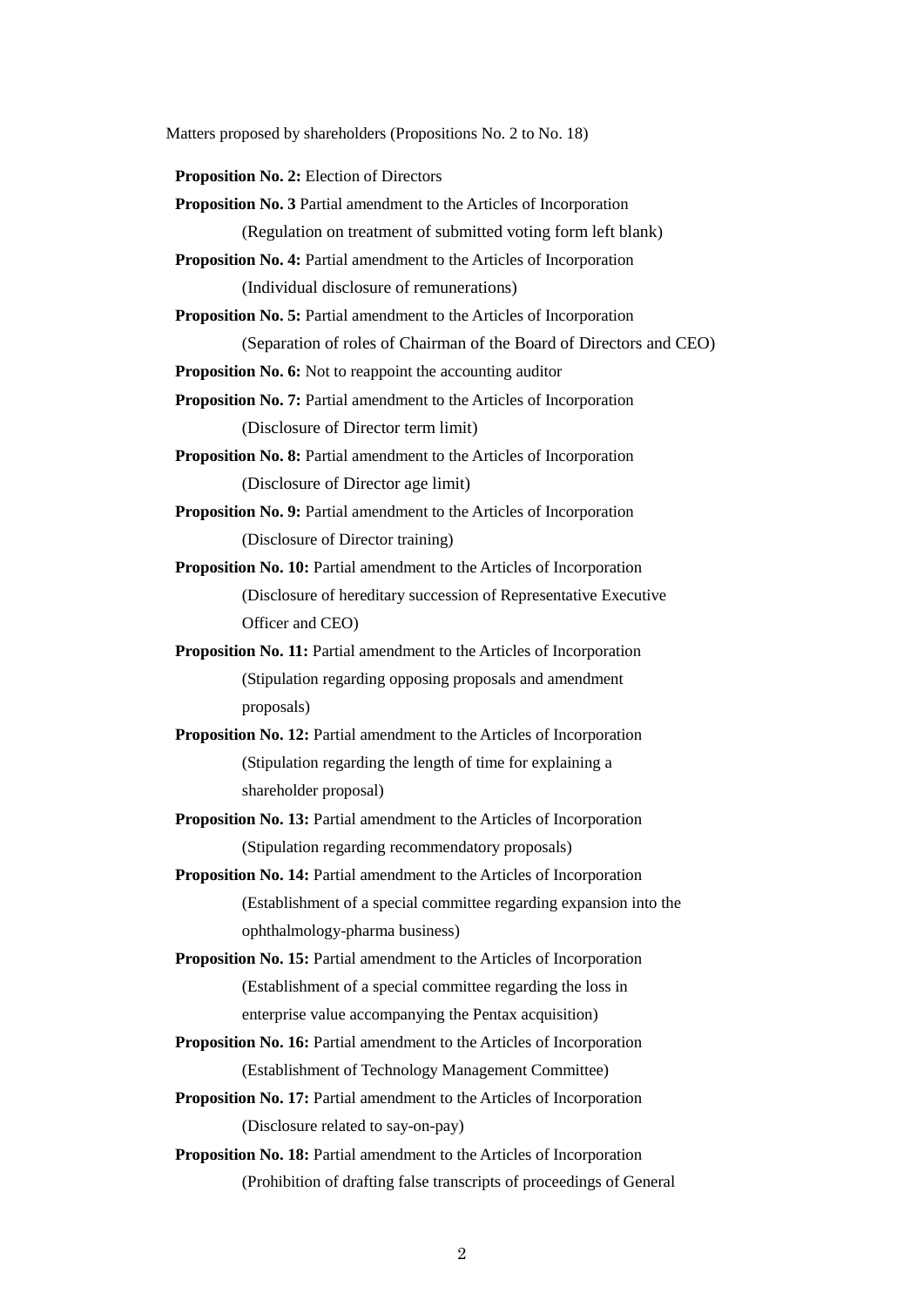# Meeting of Shareholders)

Each proposition of the above seventeen propositions was rejected.

# **3. Results of Voting:**

Matter proposed by the Company (Proposition No. 1)

| <b>Proposition</b>      | <b>FOR</b> | <b>AGAINST</b> | <b>ABSTAIN</b> | Rate of<br><b>APPROVAL</b><br>(% ) | <b>RESULTS</b> |
|-------------------------|------------|----------------|----------------|------------------------------------|----------------|
| <b>Proposition No.1</b> |            |                |                |                                    |                |
| Mr. Yukiharu Kodama     | 3,427,508  | 140,586        | 9,623          | $95.55\%$                          | Approved       |
| Mr. Itaru Koeda         | 3,435,922  | 132,177        | 9,623          | 95.78%                             | Approved       |
| Mr. Yutaka Aso          | 3,434,487  | 133,612        | 9,623          | 95.74%                             | Approved       |
| Ms. Yukako Uchinaga     | 3,436,207  | 131,896        | 9,623          | 95.79%                             | Approved       |
| Mr. Mitsudo Urano       | 3,437,979  | 130,126        | 9,623          | 95.84%                             | Approved       |
| Mr. Takeo Takasu        | 3,439,180  | 128,929        | 9,623          | 95.87%                             | Approved       |
| Mr. Hiroshi Suzuki      | 3,390,283  | 177,831        | 9,623          | 94.51%                             | Approved       |

#### Matters proposed by shareholders (Propositions No. 2 to No. 18)

| <b>Proposition</b>         | <b>FOR</b> | <b>AGAINST</b> | <b>ABSTAIN</b> | Rate of<br><b>APPROVAL</b><br>$(\% )$ | <b>RESULTS</b> |
|----------------------------|------------|----------------|----------------|---------------------------------------|----------------|
| <b>Proposition No.2</b>    |            |                |                |                                       |                |
| Mr. Yu Kubozono            | 34,110     | 3,421,294      | 122,267        | $0.95\%$                              | Rejected       |
| Mr. Mitsutaka<br>Yamaguchi | 34,018     | 3,421,383      | 122,267        | $0.95\%$                              | Rejected       |
| Ms. Noriko Yamanaka        | 33,318     | 3,421,794      | 122,570        | $0.93\%$                              | Rejected       |
| Ms. Yukako Uchinaga        |            |                |                |                                       |                |
| Mr. Mitsudo Urano          |            |                |                |                                       |                |
| <b>Proposition No.3</b>    | 273,259    | 3,295,716      | 9,633          | 7.62%                                 | Rejected       |
| <b>Proposition No.4</b>    | 1,599,476  | 1,969,535      | 9,633          | 44.59%                                | Rejected       |
| <b>Proposition No.5</b>    | 1,462,287  | 2,106,664      | 9,700          | 40.76%                                | Rejected       |
| <b>Proposition No.6</b>    | 50,196     | 3,405,457      | 123,002        | 1.40%                                 | Rejected       |
| <b>Proposition No.7</b>    | 66,165     | 3,392,565      | 119,928        | 1.84%                                 | Rejected       |
| <b>Proposition No.8</b>    | 54,848     | 3,404,146      | 119,625        | $1.53\%$                              | Rejected       |
| <b>Proposition No.9</b>    | 53,860     | 3,405,156      | 119,625        | $1.50\%$                              | Rejected       |
| <b>Proposition No.10</b>   | 191,412    | 3,377,591      | 9,633          | 5.34%                                 | Rejected       |
| <b>Proposition No.11</b>   | 84,102     | 3,369,993      | 124,540        | 2.34%                                 | Rejected       |
| <b>Proposition No.12</b>   | 79,770     | 3,377,442      | 121,466        | 2.22%                                 | Rejected       |
| <b>Proposition No.13</b>   | 152,580    | 3,304,655      | 121,466        | 4.25%                                 | Rejected       |
| <b>Proposition No.14</b>   | 71,360     | 3,382,801      | 124,540        | 1.99%                                 | Rejected       |
| <b>Proposition No.15</b>   | 181,471    | 3,382,683      | 14,548         | $5.06\%$                              | Rejected       |
| <b>Proposition No.16</b>   | 71,920     | 3,382,245      | 124,540        | $2.00\%$                              | Rejected       |
| <b>Proposition No.17</b>   | 203,035    | 3,078,852      | 296,753        | 5.66%                                 | Rejected       |
| <b>Proposition No.18</b>   | 91,133     | 3,363,228      | 124,237        | 2.54%                                 | Rejected       |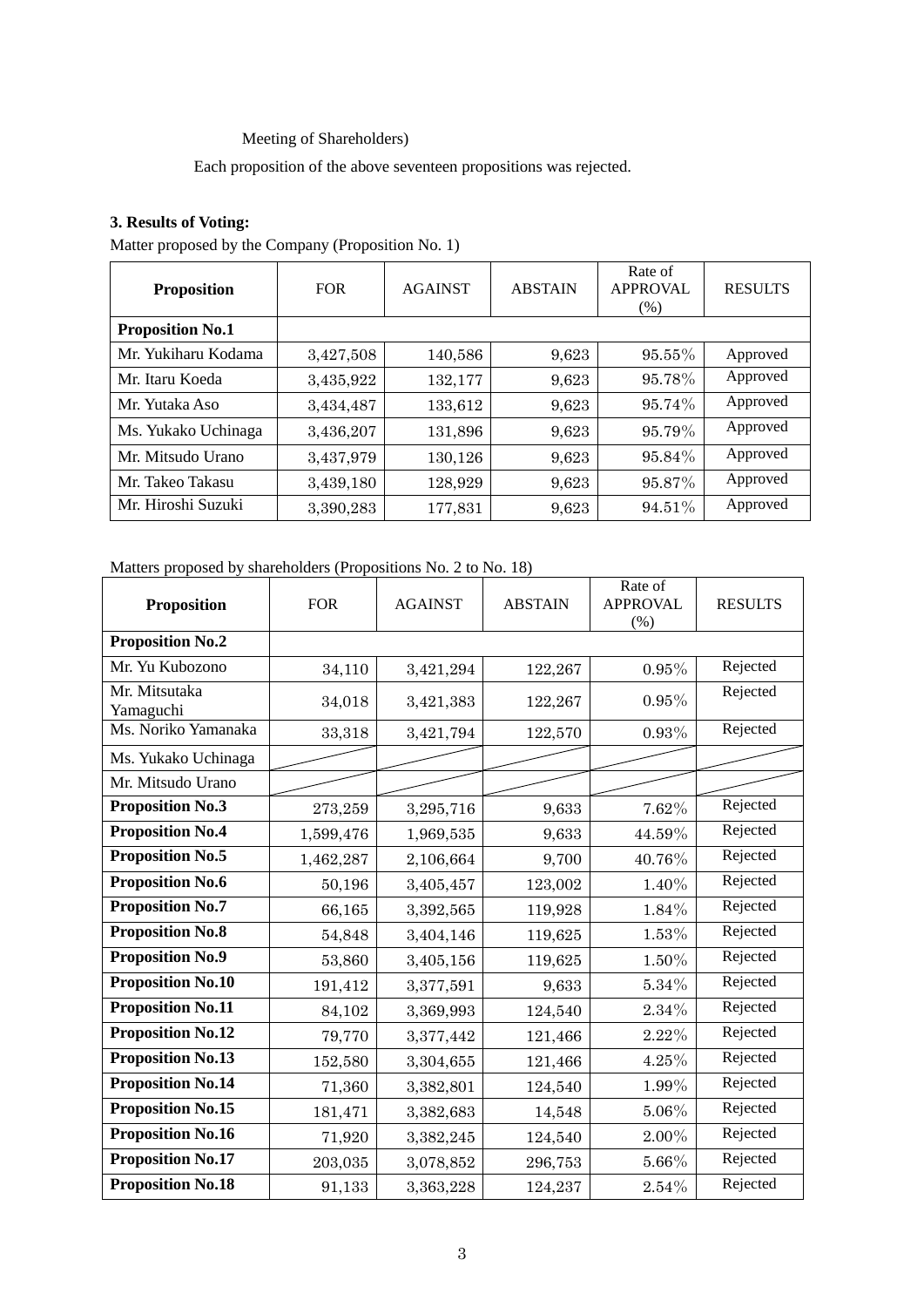(Notes)

- 1.Requirements for passage of the proposition are as follows:
	- ・Propositions No.1 and No.2: Attendance of shareholders who hold at least one-third of voting rights of shareholders eligible to exercise voting rights, and approval by the majority of the shareholders in attendance,
	- ・Propositions No.3 to No.18 (excluding Proposition No.6): Attendance of shareholders who hold at least one-third of voting rights of shareholders eligible to exercise voting rights, and approval by at least two-thirds of the shareholders in attendance,
	- ・Proposition No.6: Approval by the majority of the shareholders in attendance.
- 2.Ms. Yukako Uchinaga and Mr. Mitsudo Urano, who are candidates as directors proposed by shareholders, are also candidates as directors proposed by the Company. In order not to count one vote twice, the votes for Ms. Yukako Uchinaga and Mr. Mitsudo Urano are counted as votes for Proposition No.1.
- 3.The results of the exercise of voting have come out as a result of aggregating the number of voting rights indicating approval or rejection exercised in advance on or before the day prior to the day of this general meeting of shareholders and the voting rights of certain shareholders who attended the meeting and whose intentions to approve or reject the propositions have been confirmed. Therefore, the results of the exercise of voting rights by shareholders who attended the meeting but whose intentions to approve or reject the proposition or to abstain from the votes cannot be confirmed are not included in the count.
- 4.The process for calculating the rate of approval will include the number of voting rights of shareholders who attended the meeting (including voting rights exercised in advance and voting rights of those who attended the meeting [including the voting rights of shareholders who left the meeting before it ended]).
- 5.In calculating the rate of approval, the number of voting rights exercised in advance and indicating intentions that were deemed invalid is also included in the number of voting rights of attending shareholders.